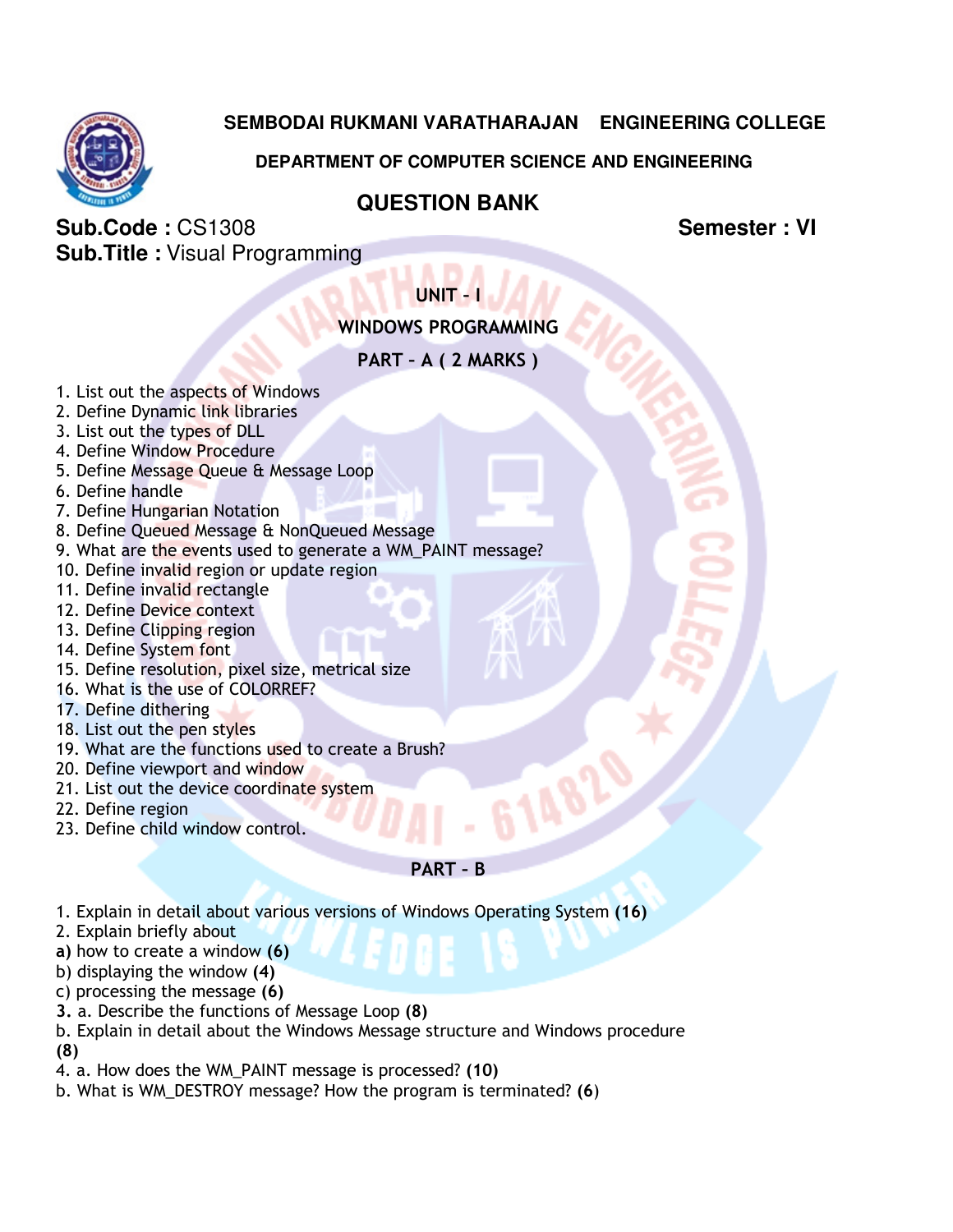5. a. Define DC and explain the methods available to get the DC and various types of DC handle . (16)

## UNIT – II

#### **VISUAL C++ PROGRAMMING – INTRODUCTION**

### PART – A ( 2 MARKS)

- 1. Define Application Framework
- 2. Define Appwizard
- 3. Define Classwizard
- 4. What are the diagonestic tools available in VC++
- 5. Define gallery
- 6. Define vtable
- 7. What are the files generated while creating a project.
- 8. What are the resources available in resource editor
- 9. Distinguish between Win32 Debug Target and Win32 Release Target
- 10.Define Precompiled Header
- 11.Distinguish between Modal and Modeless dialog controls.
- 12.List out the Windows common dialog classes
- 13.Define Bitmap
- 14.Define Color and Monochrome Bitmap
- 15.List out DIB Access functions
- 16.Draw the Structure of BMP file.

## PART – B

- 1. Draw & Explain in detail about various components of VC++ (16)
- 2. Explain in briefly about
- a. MM\_TEXT Mapping Mode (5)
- b. Fixed Scale Mapping Mode (5)
- c. Variable Scale Mapping Mode (6)
- 3. a. Explain in detail about various types of video cards (10)
- b. How to compute Character Height (6)
- 4. What is meant by Modal & Modeless controls? Explain Modal dialog controls with a sample programs. (16)
- 5. Explain in detail various functions of CDib class? (16)

UNIT – III

### **THE DOCUMENT AND VIEW ARCHITECTURE**

### PART – A ( 2 MARKS)

- 1. Define Keyboard Accelerator
- 2. List out Rich Edit Control's functions
- 3. Define toolbar
- 4. Define Status bar
- 5. List out Toolbar states
- 6. Explain in briefly about status bar definition
- 7. Define CPersistentFrame class
- 8. Define PreCreateWindow member function
- 9. Define Windows Registry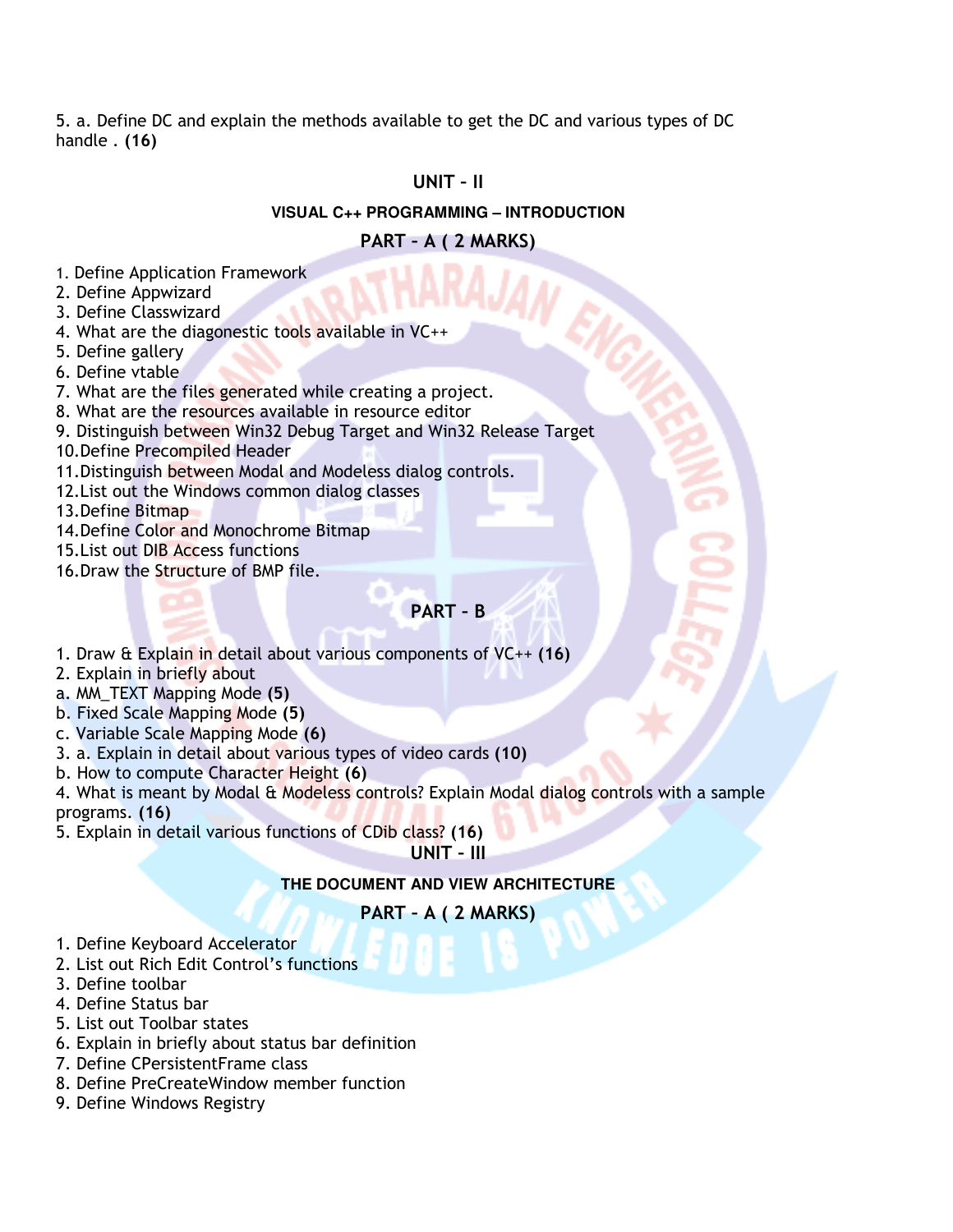- 10. List out the steps involved during the Interaction between document and view class
- 11. Define Serialization
- 12. Draw & Explain in briefly about Serialization process
- 13. Define Dirty flag
- 14. Define splitter window
- 15. State the difference between static and dynamic splitter window
- 16. List out the view options of splitter window
- 17. Define DLL
- 18. Distinguish between Implicit and Explicit DLL
- 19. Define Custom Control DLL
- 20. Distinguish between Regular and Extension DLL

#### PART – B

1. Write down the steps to create a VC++ program that encapsulates the menu, keyboard accelerator and tool bar to draw a circle and rectangle and show the output (16)

2. What are the functions performed in SDI application and Explain that functions in detail (16)

3. Write down the steps to create a VC++ program to create an Extension DLL and use it and test it in the client program (16)

4. Develop a dialog based application to simulate a calculator. The calculator should add, multiply, subtract and divide 2 integers. (16)

5. Develop a DLL to add & multiply two numbers and write an application to use the DLL(16)

UNIT – IV

#### **ACTIVEX AND OBJECT LINKING AND EMBEDDING (OLE)**

## PART – A ( 2 MARKS)

- 1. Define Active X control
- 2. List out Calendar control's properties, methods and events
- 3. Define container
- 4. Define event sink map
- 5. Define COM
- 6. List out the COM features
- 7. Define Class Factory
- 8. Define Aggregation and Containment
- 9. Define Embedding and Inplace Activation
- 10. Define Mini server
- 11. Define Full Server
- 12. List out the Component States
- 13. List out the Functions in IOleObject Interface
- 14. List out the functions in OLE Helper
- 15. Define OLE handler
- 16. Define OLE Drag & Drop.

#### PART – B

1. How the COM Client interacts with Inprocess Component (16)

2. a.What are the steps involved to create an Active X control at run time (6)

b.What are the steps involved in OLE Drag & Drop (10)